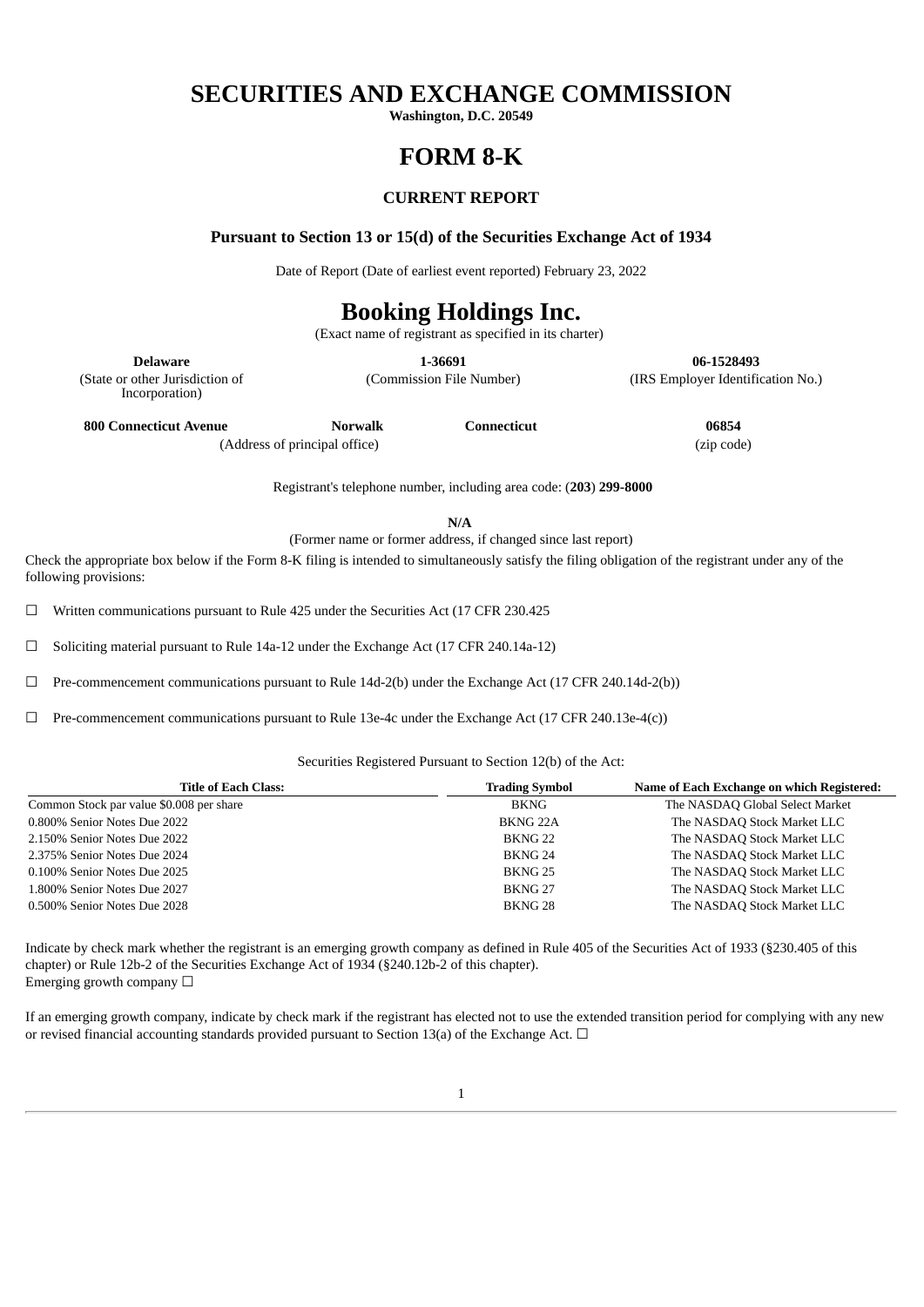#### **Item 2.02. Results of Operations and Financial Condition.**

On February 23, 2022, Booking Holdings Inc. announced its financial results for the fourth quarter and year ended December 31, 2021. The press release is attached as Exhibit 99.1 to this Current Report on Form 8-K and is incorporated herein by reference. Copies of Booking Holdings' consolidated balance sheet at December 31, 2021, consolidated statement of operations for the three and twelve months ended December 31, 2021 and consolidated statement of cash flows for the twelve months ended December 31, 2021, are included in the financial and statistical supplement attached to the press release. The consolidated balance sheet at December 31, 2021, consolidated statement of operations for the three and twelve months ended December 31, 2021 and consolidated statement of cash flows for the twelve months ended December 31, 2021 shall be treated as "filed" for purposes of the Securities Exchange Act of 1934, as amended, but all other information in the press release shall be treated as "furnished."

#### **Item 9.01. Financial Statements and Exhibits.**

#### **(d) Exhibits**

| <b>Exhibit</b> | Number | <b>Description</b>                                                                                                                                                                                                                                                                                                                                                                                                                                                                                                                                |
|----------------|--------|---------------------------------------------------------------------------------------------------------------------------------------------------------------------------------------------------------------------------------------------------------------------------------------------------------------------------------------------------------------------------------------------------------------------------------------------------------------------------------------------------------------------------------------------------|
| 99.1           |        | Press release (which includes a financial and statistical supplement and related information) issued by Booking Holdings                                                                                                                                                                                                                                                                                                                                                                                                                          |
|                |        | Inc. on February 23, 2022 relating to, among other things, its fourth quarter and year ended December 31, 2021<br>earnings. The consolidated balance sheet at December 31, 2021 and consolidated statements of operations for<br>three and twelve months ended December 31, 2021 and consolidated statement of cash flows for the twelve<br>months ended December 31, 2021 shall be treated as "filed" for the purposes of the Securities and Exchange Act<br>of 1934, as amended, and the remaining information shall be treated as "furnished". |
| 104            |        | Cover Page Interactive Data File - the cover page interactive data file does not appear in the Interactive Data File because<br>its XBRL tags are embedded within the Inline XBRL document.                                                                                                                                                                                                                                                                                                                                                       |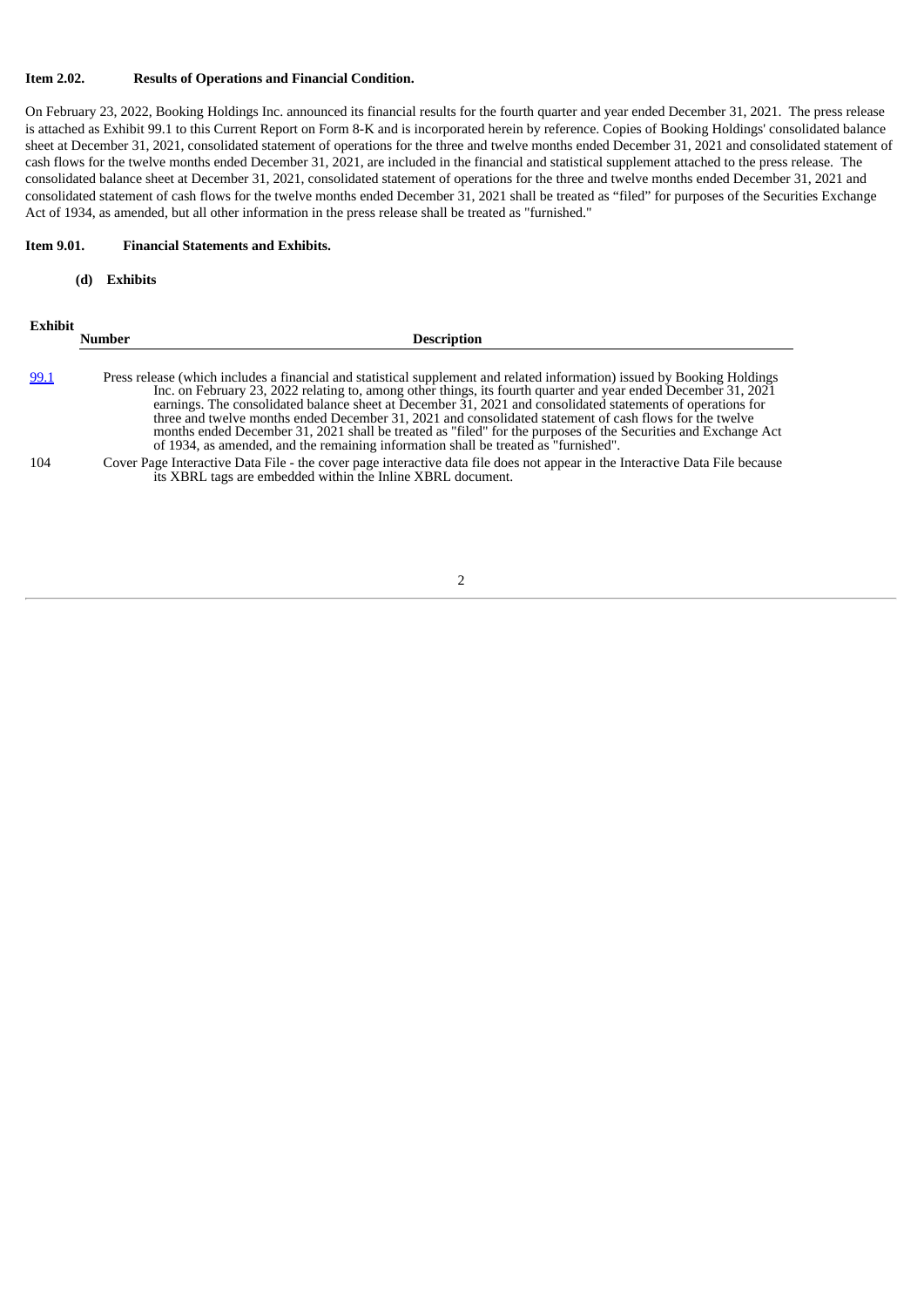# **SIGNATURES**

Pursuant to the requirements of the Securities Exchange Act of 1934, the Registrant has duly caused this report to be signed on its behalf by the undersigned hereunto duly authorized.

BOOKING HOLDINGS INC.

By: /s/ David I. Goulden

Name: David I. Goulden Title: Executive Vice President and Chief Financial Officer

Date: February 23, 2022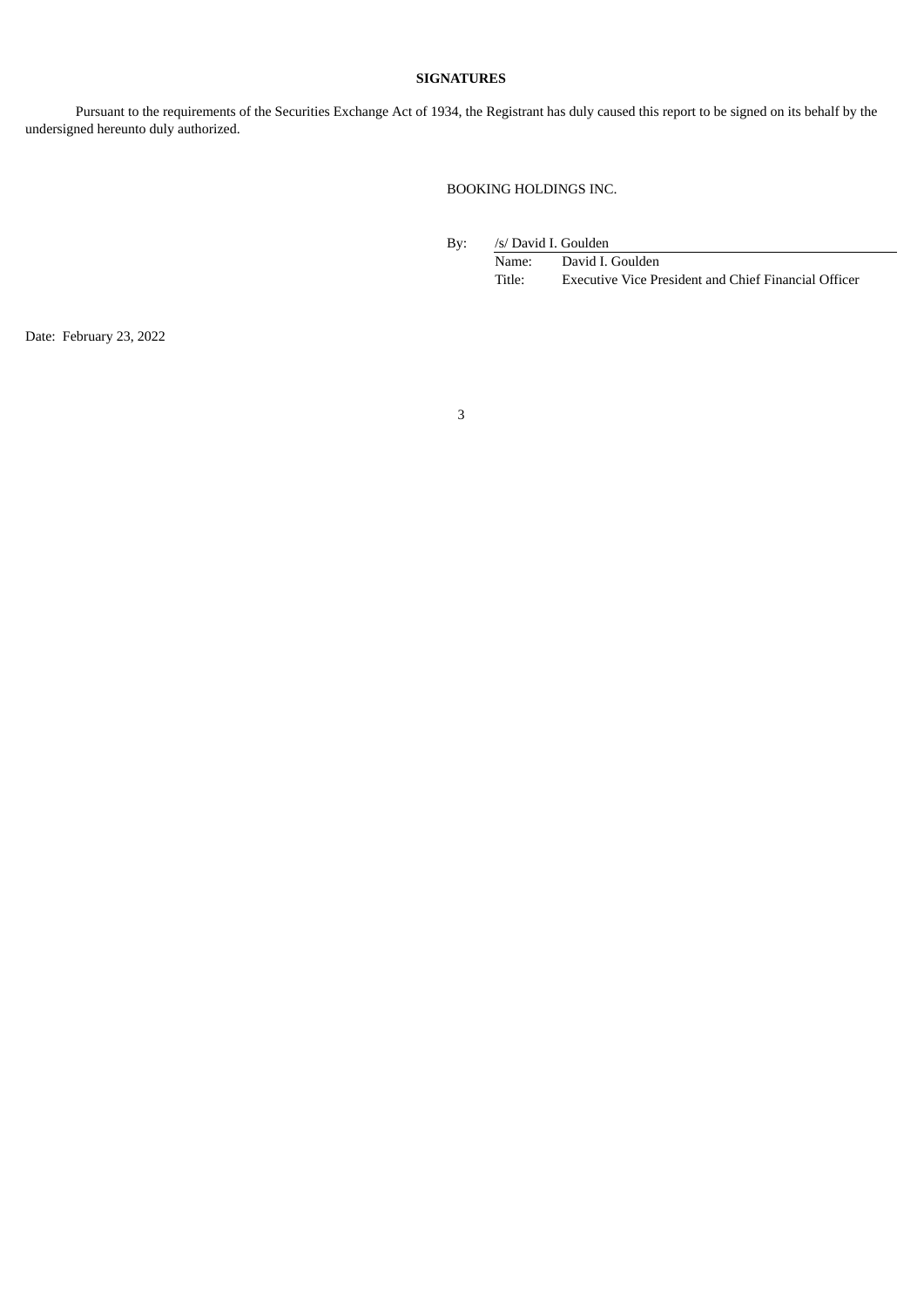# <span id="page-3-0"></span>**BOOKING HOLDINGS** B. P Q Q K O

# **Booking Holdings Reports Financial Results for 4 Quarter and Full-Year 2021 th**

NORWALK, CT – February 23, 2022. . . Booking Holdings Inc. (NASDAQ: BKNG) today reported its 4<sup>th</sup> quarter and full-year 2021 financial results. Fourth quarter gross travel bookings for Booking Holdings Inc. (the "Company," "Booking Holdings," "we," "our," or "us"), which refers to the total dollar value, generally inclusive of taxes and fees, of all travel services booked by its customers, net of cancellations, were \$19.0 billion, an increase of 160% from the prior year quarter. Room nights booked in the  $4<sup>th</sup>$  quarter increased 100% from the prior year quarter. The Company's results for the three and twelve months ended December 31, 2021 and 2020 have been materially and negatively impacted due to the COVID-19 pandemic and the resulting economic conditions and government restrictions.

Booking Holdings' total revenues for the  $4<sup>th</sup>$  quarter of 2021 were \$3.0 billion, an increase of 141% from the prior year quarter. The Company reported net income in the 4<sup>th</sup> quarter of 2021 of \$618 million, compared with net loss of \$165 million in the 4<sup>th</sup> quarter of 2020. The 4<sup>th</sup> quarters of 2021 and 2020 include net gains on equity securities of \$20 million and \$552 million, respectively. Net income per diluted common share in the  $4<sup>th</sup>$  quarter of 2021 was \$14.94, compared with net loss per diluted common share of \$4.02 in the  $4<sup>th</sup>$  quarter of 2020.

Non-GAAP net income in the  $4<sup>th</sup>$  quarter of 2021 was \$654 million, compared with non-GAAP net loss in the  $4<sup>th</sup>$  quarter of 2020 of \$23 million. Non-GAAP net income per diluted common share in the  $4<sup>th</sup>$  quarter of 2021 was \$15.83, compared with non-GAAP net loss per diluted common share of \$0.57 in the  $4<sup>th</sup>$  quarter of 2020. Non-GAAP net income (loss) for both periods includes adjustments to exclude net gains or losses on equity securities with readily determinable fair values and foreign currency transaction gains or losses on the remeasurement of Euro-denominated debt that was not designated as a hedging instrument. Additionally, non-GAAP net income in the  $4<sup>th</sup>$ quarter of 2021 includes an adjustment to exclude significant gains on equity securities without readily determinable fair values. Adjusted EBITDA for the 4<sup>th</sup> quarter of 2021 was \$940 million, compared with an adjusted EBITDA loss of \$38 million in the 4<sup>th</sup> quarter of 2020. The section below under the heading "*Non-GAAP Financial Measures*" provides definitions and information about the use of non-GAAP financial measures in this press release and the attached financial and statistical supplement reconciles non-GAAP financial results with Booking Holdings' financial results under GAAP.

For the full-year 2021, Booking Holdings had gross travel bookings of \$76.6 billion, an increase of 116% from the prior year. Booking Holdings' total revenues in 2021 were \$11.0 billion, a 61% increase from the prior year. Net income for the full-year 2021 was \$1.2 billion, compared with \$59 million in the prior year. Net income for the full-year 2021 includes net losses of \$569 million on equity securities while the results for the full-year 2020 includes net gains of \$1.8 billion on equity securities. Additionally, the Company recorded a loss on early extinguishment of debt of \$242 million in 2021 and an impairment charge of \$1.1 billion related to OpenTable and KAYAK goodwill in 2020. In June 2021, the Company announced its intention to voluntarily return assistance received through various government aid programs and recorded expenses of \$137 million in 2021 to reflect the return of such assistance. During 2020, the Company recognized a benefit of \$127 million related to the government aid programs. Net income per diluted common share for the full-year 2021 was \$28.17, compared with \$1.44 in the prior year.

Non-GAAP net income for the full-year 2021 was \$1.9 billion, compared with \$194 million in the prior year. Non-GAAP net income per diluted common share for the full-year 2021 was \$45.77, compared with \$4.71 in the prior year. Along with the non-GAAP adjustments discussed above, non-GAAP net income for the full-year 2021 includes an adjustment to exclude a loss on early extinguishment of debt and non-GAAP net income for the full-year 2020 includes an adjustment to exclude the impact of the goodwill impairment. Adjusted EBITDA for 2021 was \$2.9 billion, a 230% increase from the prior year.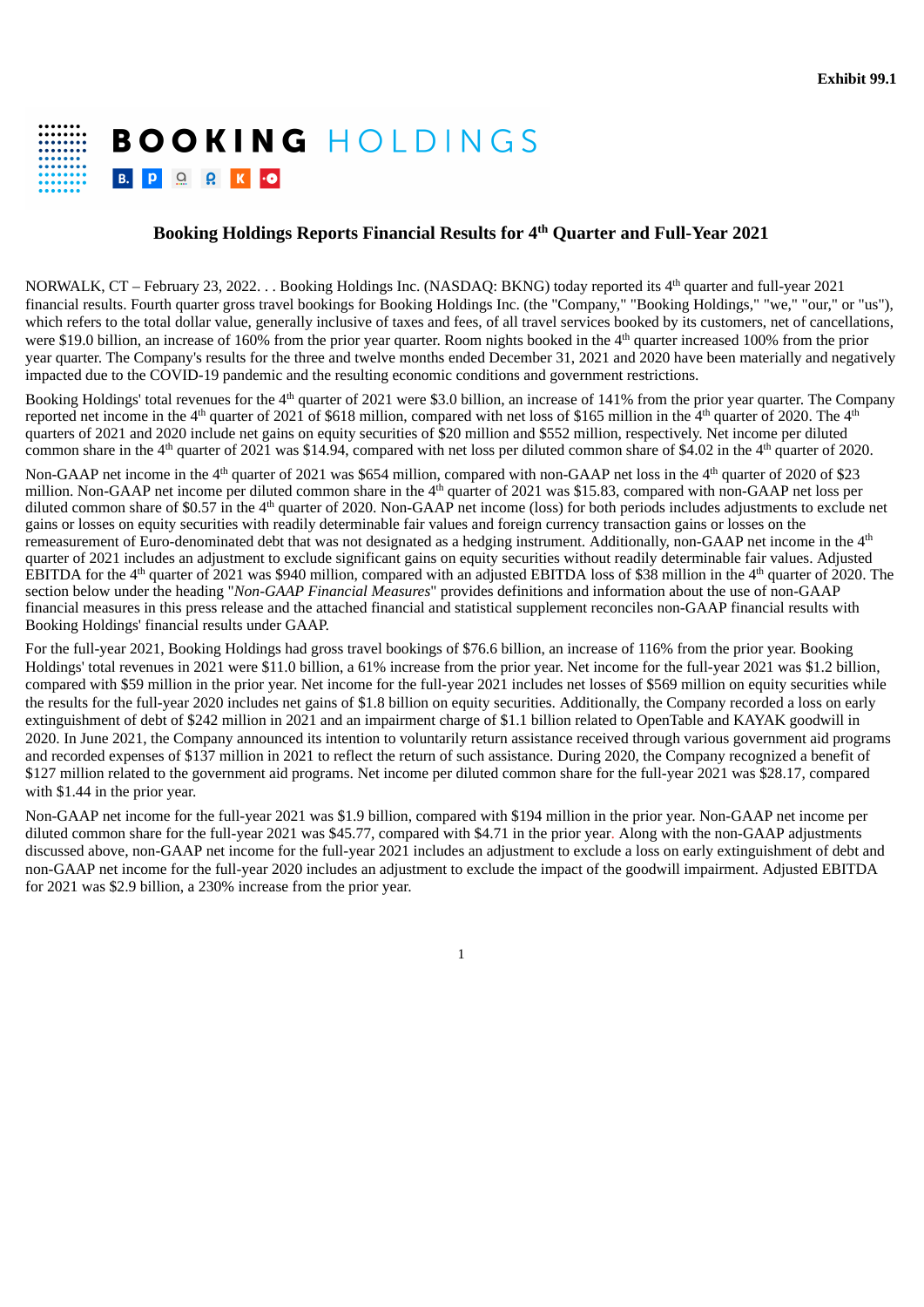"Despite the negative impact on travel from the Omicron wave at the end of the fourth quarter, we delivered revenue and adjusted EBITDA results that were better than our expectations for the quarter." said Glenn Fogel, Chief Executive Officer of Booking Holdings. "I am encouraged by the meaningful improvement in bookings we have seen so far in the first quarter of 2022. I believe we are well positioned as travel demand recovers, however, we do expect there will still be periods where COVID negatively impacts travel trends as we move through the year. As we look ahead to 2022, we remain focused on driving benefits to our traveler customers and to our supply partners alike while executing against our strategic priorities including building towards our Connected Trip vision."

## **Non-GAAP Financial Measures**

The Consolidated Financial Statements have been prepared in accordance with accounting principles generally accepted in the United States of America ("GAAP") and include all normal and recurring adjustments that management of the Company considers necessary for a fair presentation of its financial position and operating results.

To supplement the Consolidated Financial Statements, the Company uses the following non-GAAP financial measures: adjusted EBITDA, non-GAAP net income (loss), non-GAAP net income (loss) per diluted common share and free cash flow (net cash provided by (used in) operating activities less capital expenditures). The presentation of non-GAAP financial information should not be considered in isolation or as a substitute for, or superior to, the financial information prepared and presented in accordance with GAAP.

The Company uses non-GAAP financial measures for financial and operational decision-making and as a basis to evaluate performance and set targets for employee compensation programs. The Company believes that these non-GAAP financial measures are useful for analysts and investors to evaluate the Company's ongoing operating performance because they facilitate comparison of the Company's results for the current period to those of prior periods and to those of its competitors (though other companies may calculate similar non-GAAP financial measures differently from those calculated by the Company). These non-GAAP financial measures, in particular adjusted EBITDA, non-GAAP net income (loss) and free cash flow are not intended to represent funds available for Booking Holdings' discretionary use and are not intended to represent or to be used as a substitute for operating income (loss), net income (loss) or net cash provided by (used in) operating activities as measured under GAAP. The items excluded from these non-GAAP measures, but included in the calculation of their closest GAAP equivalent, are significant components of the Company's consolidated statements of operations and cash flows and must be considered in performing a comprehensive assessment of overall financial performance.

Non-GAAP net income (loss) is net income (loss) with the following adjustments:

- excludes the impact of impairment of goodwill,
- excludes gains and losses on equity securities with readily determinable fair values,
- excludes the impact of significant gains or losses on the sale of and impairment or credit losses on investments in available-for-sale debt securities and significant gains or losses on the sale of and valuation adjustments on investments in equity securities without readily determinable fair values,
- excludes foreign currency transaction gains or losses on the remeasurement of Euro-denominated debt and accrued interest that are not designated as hedging instruments for accounting purposes,
- excludes losses on early extinguishment of debt and related reverse treasury lock agreements which were designated as cash flow hedges,
- excludes amortization expense of intangible assets,
- excludes noncash interest expense related to the amortization of debt discount on our convertible debt,
- excludes income taxes related to the maturity or redemption of convertible notes held for investment that were reclassified from accumulated other comprehensive income (loss) to income tax expense (benefit),
- excludes the income tax impact related to one-time adjustments as a result of the U.S. Tax Cuts and Jobs Act ("Tax Act") enacted in December 2017,
- excludes the impact of net unrecognized tax benefits related to French and Italian tax matters, and
- the income tax impact of the non-GAAP adjustments mentioned above and changes in tax estimates, as applicable.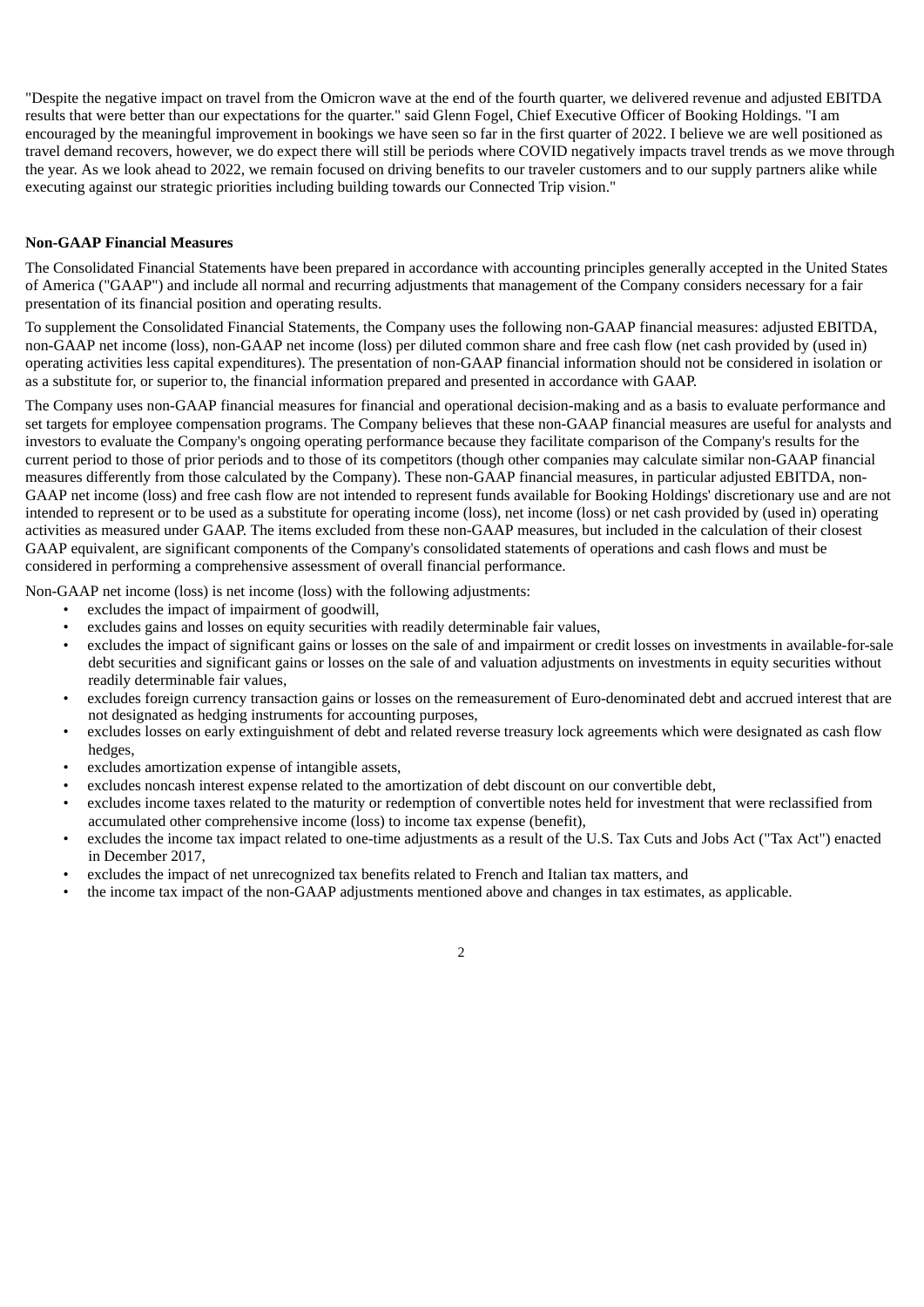In addition to the adjustments listed above regarding non-GAAP net income (loss), adjusted EBITDA excludes depreciation expense, interest and dividend income, and to the extent not included in the adjustments listed above, interest expense and income tax expense (benefit). In the event the Company reports a GAAP net income but a non-GAAP net loss, dilutive shares that are included in the GAAP weighted-average number of diluted common shares outstanding are excluded from the non-GAAP weighted-average number of diluted common shares outstanding. In the event the Company reports a GAAP net loss but a non-GAAP net income, anti-dilutive shares that are excluded from the GAAP weighted-average number of diluted common shares outstanding are included in the non-GAAP weighted-average number of diluted common shares outstanding.

We evaluate certain operating and financial measures on both an as-reported and constant-currency basis. We calculate constant currency by converting our current year period results for transactions recorded in currencies other than U.S. Dollars using the corresponding prior year period monthly average exchange rates rather than the current year period monthly average exchange rates.

The attached financial and statistical supplement includes reconciliations of our financial results under GAAP to non-GAAP financial information for the three and twelve months ended December 31, 2021 and 2020.

#### **Information About Forward-Looking Statements**

This press release contains forward-looking statements, which reflect the views of the Company's management regarding current expectations based on currently available information about future events. Forward-looking statements are not guarantees of future performance and are subject to risks and uncertainties, such as the adverse impact of the COVID-19 pandemic; adverse changes in market conditions for travel services; the Company's ability to attract and retain qualified personnel; adverse changes in relationships with third parties on which the Company depends; the effects of competition; growth and expansion of the business; rapid technological and other market changes; impacts of impairments and changes in accounting estimates; success of the Company's marketing efforts; and other business and industry changes. Other risks and uncertainties relate to cyberattacks and information security; tax, legal, and regulatory risks; increased focus on environmental, social, and governance responsibilities; the Company's facilitation of payments; foreign currency exchange rates; success of the Company's investments and acquisition strategy; and financial risks relating to the Company's debt levels and stock price volatility. For a detailed discussion of these and other risk factors that could cause the Company's actual results to differ materially from those described in the forward-looking statements included in this press release, refer to the Company's most recent Annual Report on Form 10-K filed with the Securities and Exchange Commission and any subsequently filed Quarterly Reports on Form 10-Q. Unless required by law, the Company undertakes no obligation to update publicly any forward-looking statements, whether as a result of new information, future events, or otherwise.

## **About Booking Holdings Inc.**

Booking Holdings (NASDAQ: BKNG) is the world's leading provider of online travel and related services, provided to consumers and local partners in more than 220 countries and territories through six primary consumer-facing brands: Booking.com, Priceline, Agoda, Rentalcars.com, KAYAK and OpenTable. The mission of Booking Holdings is to make it easier for everyone to experience the world. For more information, visit BookingHoldings.com and follow us on Twitter @BookingHoldings.

**###**

**For Press Information**: Leslie Cafferty communications@bookingholdings.com

**For Investor Relations:** John Longstreet  $\text{ir}(\textcircled{p} \text{booking} \text{holdings.com})$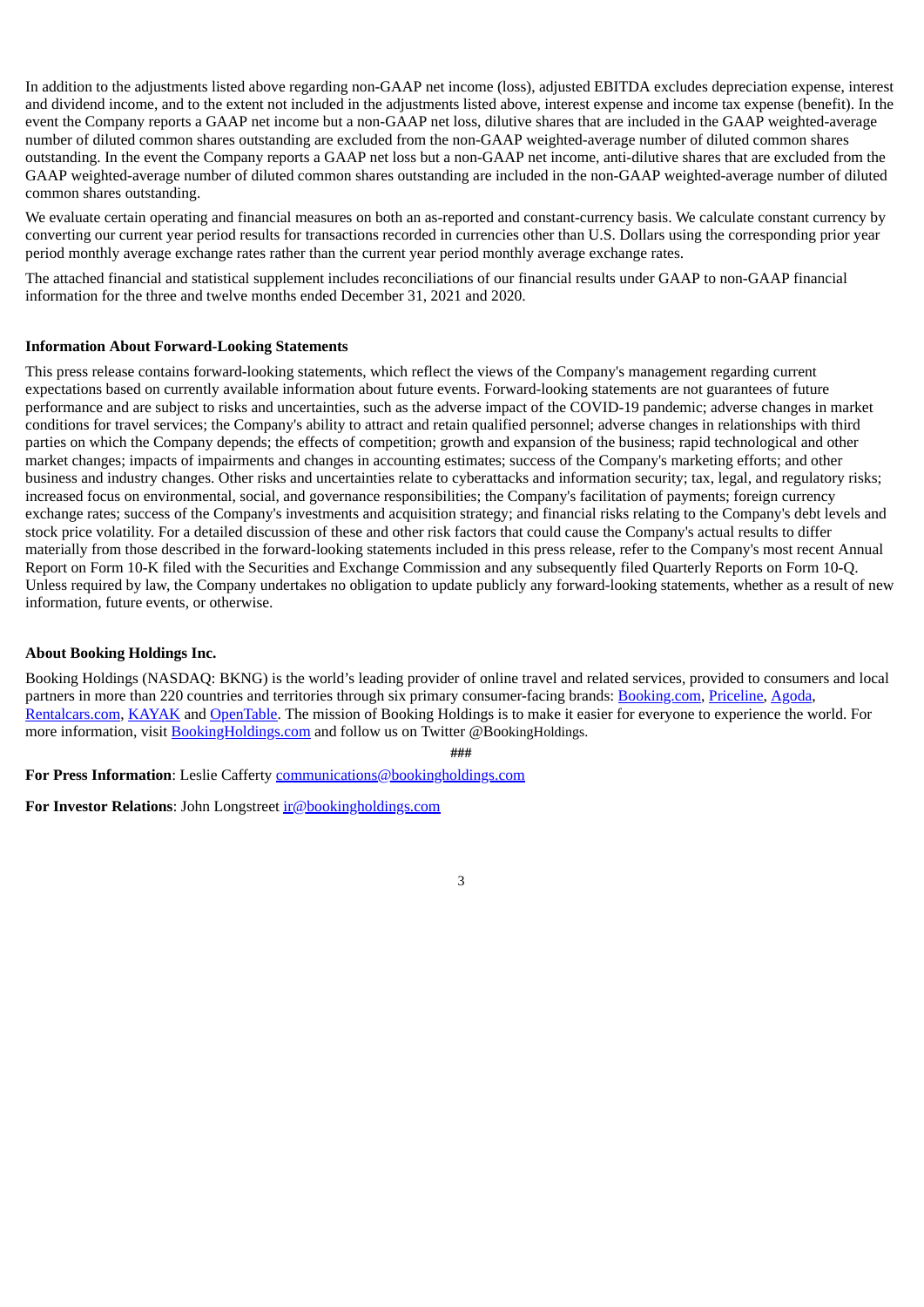#### **Booking Holdings Inc. CONSOLIDATED BALANCE SHEETS (In millions, except share and per share data)**

| 2021<br>2020<br><b>ASSETS</b><br>Current assets:<br>$\mathbb{S}$<br>11.127<br>\$<br>10,562<br>Cash and cash equivalents<br>Short-term investments (Available-for-sale debt securities:<br>Amortized cost of \$25 and \$500, respectively)<br>25<br>501<br>Accounts receivable, net (Allowance for expected credit losses of \$101 and \$166, respectively)<br>1,358<br>529<br>Prepaid expenses, net (Allowance for expected credit losses of \$29 and \$22, respectively)<br>404<br>337<br>231<br>277<br>Other current assets<br>Total current assets<br>13,145<br>12,206<br>822<br>Property and equipment, net<br>756<br><b>Operating lease assets</b><br>496<br>529<br>Intangible assets, net<br>2,057<br>1,812<br>Goodwill<br>2,887<br>1,895<br>Long-term investments (Includes available-for-sale debt securities:<br>Amortized cost of \$225 at December 31, 2020)<br>3,175<br>3,759<br>Other assets, net (Allowance for expected credit losses of \$18 and \$33, respectively)<br>1,059<br>917<br>\$<br>\$<br>23,641<br>21,874<br>Total assets<br>LIABILITIES AND STOCKHOLDERS' EQUITY<br>Current liabilities:<br>\$<br>\$<br>Accounts payable<br>1,586<br>735 |
|----------------------------------------------------------------------------------------------------------------------------------------------------------------------------------------------------------------------------------------------------------------------------------------------------------------------------------------------------------------------------------------------------------------------------------------------------------------------------------------------------------------------------------------------------------------------------------------------------------------------------------------------------------------------------------------------------------------------------------------------------------------------------------------------------------------------------------------------------------------------------------------------------------------------------------------------------------------------------------------------------------------------------------------------------------------------------------------------------------------------------------------------------------------------|
|                                                                                                                                                                                                                                                                                                                                                                                                                                                                                                                                                                                                                                                                                                                                                                                                                                                                                                                                                                                                                                                                                                                                                                      |
|                                                                                                                                                                                                                                                                                                                                                                                                                                                                                                                                                                                                                                                                                                                                                                                                                                                                                                                                                                                                                                                                                                                                                                      |
|                                                                                                                                                                                                                                                                                                                                                                                                                                                                                                                                                                                                                                                                                                                                                                                                                                                                                                                                                                                                                                                                                                                                                                      |
|                                                                                                                                                                                                                                                                                                                                                                                                                                                                                                                                                                                                                                                                                                                                                                                                                                                                                                                                                                                                                                                                                                                                                                      |
|                                                                                                                                                                                                                                                                                                                                                                                                                                                                                                                                                                                                                                                                                                                                                                                                                                                                                                                                                                                                                                                                                                                                                                      |
|                                                                                                                                                                                                                                                                                                                                                                                                                                                                                                                                                                                                                                                                                                                                                                                                                                                                                                                                                                                                                                                                                                                                                                      |
|                                                                                                                                                                                                                                                                                                                                                                                                                                                                                                                                                                                                                                                                                                                                                                                                                                                                                                                                                                                                                                                                                                                                                                      |
|                                                                                                                                                                                                                                                                                                                                                                                                                                                                                                                                                                                                                                                                                                                                                                                                                                                                                                                                                                                                                                                                                                                                                                      |
|                                                                                                                                                                                                                                                                                                                                                                                                                                                                                                                                                                                                                                                                                                                                                                                                                                                                                                                                                                                                                                                                                                                                                                      |
|                                                                                                                                                                                                                                                                                                                                                                                                                                                                                                                                                                                                                                                                                                                                                                                                                                                                                                                                                                                                                                                                                                                                                                      |
|                                                                                                                                                                                                                                                                                                                                                                                                                                                                                                                                                                                                                                                                                                                                                                                                                                                                                                                                                                                                                                                                                                                                                                      |
|                                                                                                                                                                                                                                                                                                                                                                                                                                                                                                                                                                                                                                                                                                                                                                                                                                                                                                                                                                                                                                                                                                                                                                      |
|                                                                                                                                                                                                                                                                                                                                                                                                                                                                                                                                                                                                                                                                                                                                                                                                                                                                                                                                                                                                                                                                                                                                                                      |
|                                                                                                                                                                                                                                                                                                                                                                                                                                                                                                                                                                                                                                                                                                                                                                                                                                                                                                                                                                                                                                                                                                                                                                      |
|                                                                                                                                                                                                                                                                                                                                                                                                                                                                                                                                                                                                                                                                                                                                                                                                                                                                                                                                                                                                                                                                                                                                                                      |
|                                                                                                                                                                                                                                                                                                                                                                                                                                                                                                                                                                                                                                                                                                                                                                                                                                                                                                                                                                                                                                                                                                                                                                      |
|                                                                                                                                                                                                                                                                                                                                                                                                                                                                                                                                                                                                                                                                                                                                                                                                                                                                                                                                                                                                                                                                                                                                                                      |
|                                                                                                                                                                                                                                                                                                                                                                                                                                                                                                                                                                                                                                                                                                                                                                                                                                                                                                                                                                                                                                                                                                                                                                      |
|                                                                                                                                                                                                                                                                                                                                                                                                                                                                                                                                                                                                                                                                                                                                                                                                                                                                                                                                                                                                                                                                                                                                                                      |
| 1,765<br>1,382<br>Accrued expenses and other current liabilities                                                                                                                                                                                                                                                                                                                                                                                                                                                                                                                                                                                                                                                                                                                                                                                                                                                                                                                                                                                                                                                                                                     |
| 906<br>323<br>Deferred merchant bookings                                                                                                                                                                                                                                                                                                                                                                                                                                                                                                                                                                                                                                                                                                                                                                                                                                                                                                                                                                                                                                                                                                                             |
| 985<br>Short-term debt<br>1,989                                                                                                                                                                                                                                                                                                                                                                                                                                                                                                                                                                                                                                                                                                                                                                                                                                                                                                                                                                                                                                                                                                                                      |
| Total current liabilities<br>6,246<br>3.425                                                                                                                                                                                                                                                                                                                                                                                                                                                                                                                                                                                                                                                                                                                                                                                                                                                                                                                                                                                                                                                                                                                          |
| Deferred income taxes<br>905<br>1,127                                                                                                                                                                                                                                                                                                                                                                                                                                                                                                                                                                                                                                                                                                                                                                                                                                                                                                                                                                                                                                                                                                                                |
| <b>Operating lease liabilities</b><br>351<br>366                                                                                                                                                                                                                                                                                                                                                                                                                                                                                                                                                                                                                                                                                                                                                                                                                                                                                                                                                                                                                                                                                                                     |
| Long-term U.S. transition tax liability<br>825<br>923                                                                                                                                                                                                                                                                                                                                                                                                                                                                                                                                                                                                                                                                                                                                                                                                                                                                                                                                                                                                                                                                                                                |
| 199<br>Other long-term liabilities<br>111                                                                                                                                                                                                                                                                                                                                                                                                                                                                                                                                                                                                                                                                                                                                                                                                                                                                                                                                                                                                                                                                                                                            |
| Long-term debt<br>8,937<br>11,029                                                                                                                                                                                                                                                                                                                                                                                                                                                                                                                                                                                                                                                                                                                                                                                                                                                                                                                                                                                                                                                                                                                                    |
| 17,463<br>16,981<br><b>Total liabilities</b>                                                                                                                                                                                                                                                                                                                                                                                                                                                                                                                                                                                                                                                                                                                                                                                                                                                                                                                                                                                                                                                                                                                         |
| Commitments and contingencies                                                                                                                                                                                                                                                                                                                                                                                                                                                                                                                                                                                                                                                                                                                                                                                                                                                                                                                                                                                                                                                                                                                                        |
| Stockholders' equity:                                                                                                                                                                                                                                                                                                                                                                                                                                                                                                                                                                                                                                                                                                                                                                                                                                                                                                                                                                                                                                                                                                                                                |
| Common stock, \$0.008 par value,<br>Authorized shares: 1,000,000,000<br>Issued shares: 63,584,444 and 63,406,451, respectively                                                                                                                                                                                                                                                                                                                                                                                                                                                                                                                                                                                                                                                                                                                                                                                                                                                                                                                                                                                                                                       |
| Treasury stock, 22,518,391 and 22,446,897 shares, respectively<br>(24, 290)<br>(24, 128)                                                                                                                                                                                                                                                                                                                                                                                                                                                                                                                                                                                                                                                                                                                                                                                                                                                                                                                                                                                                                                                                             |
| Additional paid-in capital<br>6,159<br>5,851                                                                                                                                                                                                                                                                                                                                                                                                                                                                                                                                                                                                                                                                                                                                                                                                                                                                                                                                                                                                                                                                                                                         |
| Retained earnings<br>24,453<br>23,288                                                                                                                                                                                                                                                                                                                                                                                                                                                                                                                                                                                                                                                                                                                                                                                                                                                                                                                                                                                                                                                                                                                                |
| Accumulated other comprehensive loss<br>(144)<br>(118)                                                                                                                                                                                                                                                                                                                                                                                                                                                                                                                                                                                                                                                                                                                                                                                                                                                                                                                                                                                                                                                                                                               |
| 6,178<br>4.893<br>Total stockholders' equity                                                                                                                                                                                                                                                                                                                                                                                                                                                                                                                                                                                                                                                                                                                                                                                                                                                                                                                                                                                                                                                                                                                         |
| $\$$<br>21,874<br>23,641<br>\$<br>Total liabilities and stockholders' equity                                                                                                                                                                                                                                                                                                                                                                                                                                                                                                                                                                                                                                                                                                                                                                                                                                                                                                                                                                                                                                                                                         |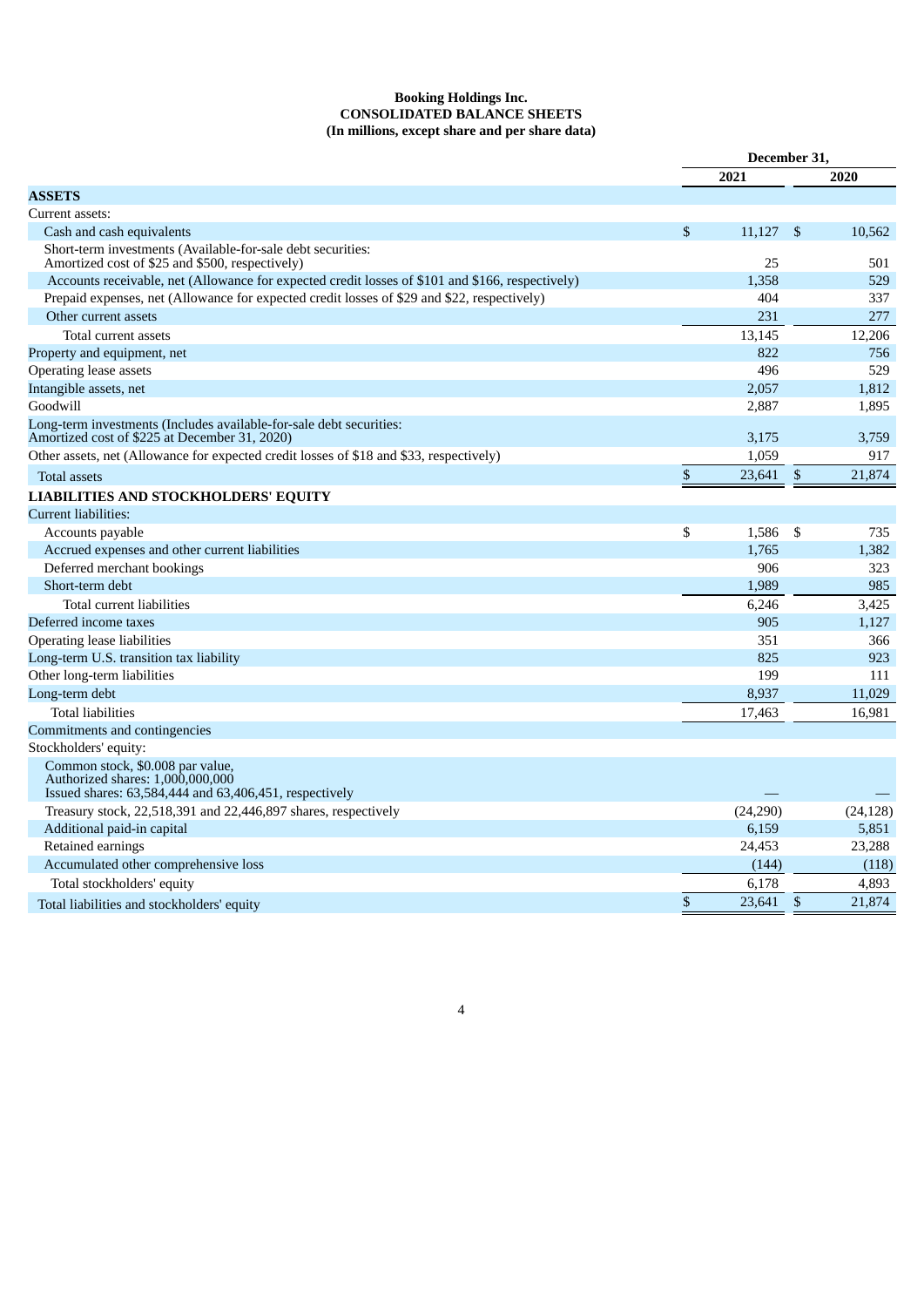#### **Booking Holdings Inc. CONSOLIDATED STATEMENTS OF OPERATIONS (In millions, except share and per share data)**

|                                                                                               |    | <b>Three Months Ended</b> | December 31, |        |    | <b>Year Ended</b><br>December 31, |     |        |
|-----------------------------------------------------------------------------------------------|----|---------------------------|--------------|--------|----|-----------------------------------|-----|--------|
|                                                                                               |    | 2021                      |              | 2020   |    | 2021                              |     | 2020   |
|                                                                                               |    | (unaudited)               |              |        |    |                                   |     |        |
| Agency revenues                                                                               | \$ | 1,751                     | \$           | 810    | \$ | 6,663                             | \$  | 4,314  |
| Merchant revenues                                                                             |    | 1,040                     |              | 376    |    | 3,696                             |     | 2,117  |
| Advertising and other revenues                                                                |    | 190                       |              | 52     |    | 599                               |     | 365    |
| <b>Total revenues</b>                                                                         |    | 2,981                     |              | 1,238  |    | 10,958                            |     | 6,796  |
| Operating expenses:                                                                           |    |                           |              |        |    |                                   |     |        |
| <b>Marketing expenses</b>                                                                     |    | 974                       |              | 386    |    | 3,801                             |     | 2,179  |
| Sales and other expenses                                                                      |    | 261                       |              | 118    |    | 881                               |     | 755    |
| Personnel, including stock-based compensation of \$86, \$70, \$370 and \$233,<br>respectively |    | 485                       |              | 491    |    | 2,314                             |     | 1,944  |
| General and administrative                                                                    |    | 188                       |              | 128    |    | 620                               |     | 581    |
| Information technology                                                                        |    | 123                       |              | 80     |    | 412                               |     | 299    |
| Depreciation and amortization                                                                 |    | 98                        |              | 114    |    | 421                               |     | 458    |
| Restructuring and other exit costs                                                            |    | 4                         |              | 74     |    | 13                                |     | 149    |
| Impairment of goodwill                                                                        |    |                           |              |        |    |                                   |     | 1,062  |
| Total operating expenses                                                                      |    | 2,133                     |              | 1,391  |    | 8,462                             |     | 7,427  |
| Operating income (loss)                                                                       |    | 848                       |              | (153)  |    | 2,496                             |     | (631)  |
| Interest expense                                                                              |    | (75)                      |              | (98)   |    | (334)                             |     | (356)  |
| Other income (expense), net                                                                   |    | 43                        |              | 496    |    | (697)                             |     | 1,554  |
| Income before income taxes                                                                    |    | 816                       |              | 245    |    | 1,465                             |     | 567    |
| Income tax expense                                                                            |    | 198                       |              | 410    |    | 300                               |     | 508    |
| Net income (loss)                                                                             | \$ | 618                       | \$           | (165)  | \$ | 1,165                             | \$  | 59     |
| Net income (loss) applicable to common stockholders per basic common share                    | \$ | 15.05                     | \$           | (4.02) | \$ | 28.39                             | \$  | 1.45   |
| Weighted-average number of basic common shares outstanding (in 000's)                         |    | 41,072                    |              | 40,944 |    | 41,042                            |     | 40,974 |
| Net income (loss) applicable to common stockholders per diluted common share                  | \$ | 14.94                     | \$           | (4.02) | S  | 28.17                             | \$. | 1.44   |
| Weighted-average number of diluted common shares outstanding (in 000's)                       |    | 41,371                    |              | 40,944 |    | 41,362                            |     | 41,160 |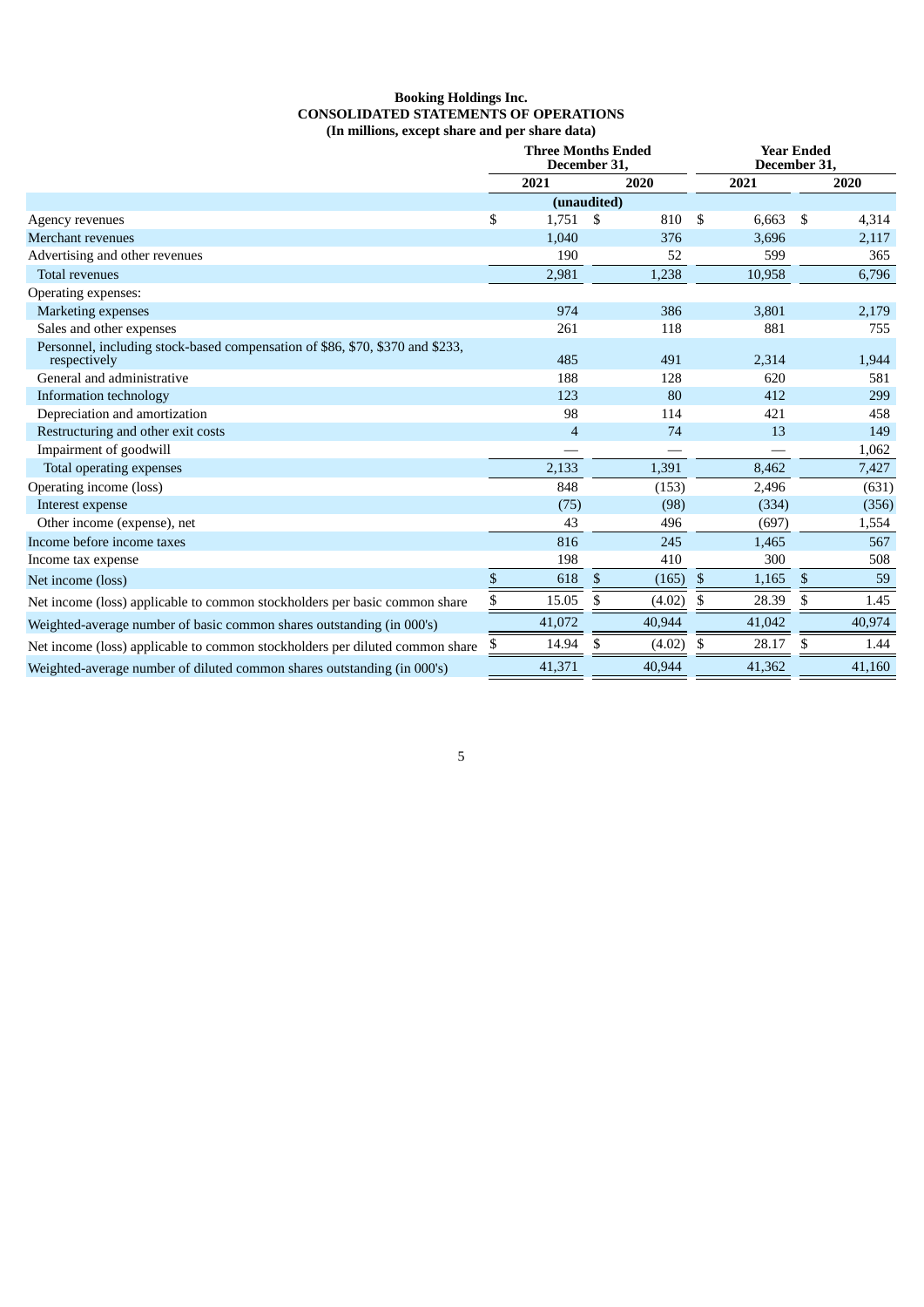#### **Booking Holdings Inc. CONSOLIDATED STATEMENTS OF CASH FLOWS (In millions)**

|                                                                                                       |    | <b>Year Ended December 31,</b> |              |                |
|-------------------------------------------------------------------------------------------------------|----|--------------------------------|--------------|----------------|
|                                                                                                       |    | 2021                           |              | 2020           |
| <b>OPERATING ACTIVITIES:</b>                                                                          |    |                                |              |                |
| Net income                                                                                            | \$ | 1,165                          | \$           | 59             |
| Adjustments to reconcile net income to net cash provided by operating activities:                     |    |                                |              |                |
| Depreciation and amortization                                                                         |    | 421                            |              | 458            |
| Provision for expected credit losses and chargebacks                                                  |    | 109                            |              | 319            |
| Deferred income tax (benefit) expense                                                                 |    | (445)                          |              | 213            |
| Net losses (gains) on equity securities                                                               |    | 569                            |              | (1,813)        |
| Stock-based compensation expense and other stock-based payments                                       |    | 376                            |              | 255            |
| Operating lease amortization                                                                          |    | 178                            |              | 184            |
| Amortization of debt discount and debt issuance costs                                                 |    | 54                             |              | 64             |
| Unrealized foreign currency transaction (gains) losses related to Euro-denominated debt               |    | (135)                          |              | 200            |
| Impairment of goodwill                                                                                |    |                                |              | 1,062          |
| Impairment of investment                                                                              |    |                                |              | 100            |
| Loss on early extinguishment of debt                                                                  |    | 242                            |              |                |
| Other                                                                                                 |    | 17                             |              | $\overline{4}$ |
| Changes in assets and liabilities, net of effects of acquisitions:                                    |    |                                |              |                |
| Accounts receivable                                                                                   |    | (1,002)                        |              | 891            |
| Prepaid expenses and other current assets                                                             |    | 6                              |              | 161            |
| Deferred merchant bookings and other current liabilities                                              |    | 1,539                          |              | (2,266)        |
| Long-term assets and liabilities                                                                      |    | (274)                          |              | 194            |
| Net cash provided by operating activities                                                             |    | 2,820                          |              | 85             |
| <b>INVESTING ACTIVITIES:</b>                                                                          |    |                                |              |                |
| Purchase of investments                                                                               |    | (17)                           |              | (74)           |
| Proceeds from sale and maturity of investments                                                        |    | 508                            |              | 2,997          |
| Additions to property and equipment                                                                   |    | (304)                          |              | (286)          |
| Acquisitions and other investments, net of cash acquired                                              |    | (1, 185)                       |              |                |
| Net cash (used in) provided by investing activities                                                   |    | (998)                          |              | 2.637          |
| <b>FINANCING ACTIVITIES:</b>                                                                          |    |                                |              |                |
| Proceeds from the issuance of long-term debt                                                          |    | 2,015                          |              | 4,108          |
| Payments for redemption and conversion of debt                                                        |    | (3,068)                        |              | (1,244)        |
| Payments for repurchase of common stock                                                               |    | (163)                          |              | (1, 303)       |
| Other financing activities                                                                            |    | (23)                           |              | (33)           |
| Net cash (used in) provided by financing activities                                                   |    | (1,239)                        |              | 1,528          |
| Effect of exchange rate changes on cash and cash equivalents and restricted cash and cash equivalents |    | (13)                           |              |                |
| Net increase in cash and cash equivalents and restricted cash and cash equivalents                    |    | 570                            |              | 4,250          |
| Total cash and cash equivalents and restricted cash and cash equivalents, beginning of period         |    | 10,582                         |              | 6,332          |
| Total cash and cash equivalents and restricted cash and cash equivalents, end of period               | \$ | 11,152                         | $\mathbb{S}$ | 10,582         |
| SUPPLEMENTAL CASH FLOW INFORMATION:                                                                   |    |                                |              |                |
|                                                                                                       | \$ | 735                            | \$           | 319            |
| Cash paid during the period for income taxes                                                          |    |                                |              |                |
| Cash paid during the period for interest                                                              | \$ | 318                            | $\mathbb{S}$ | 278            |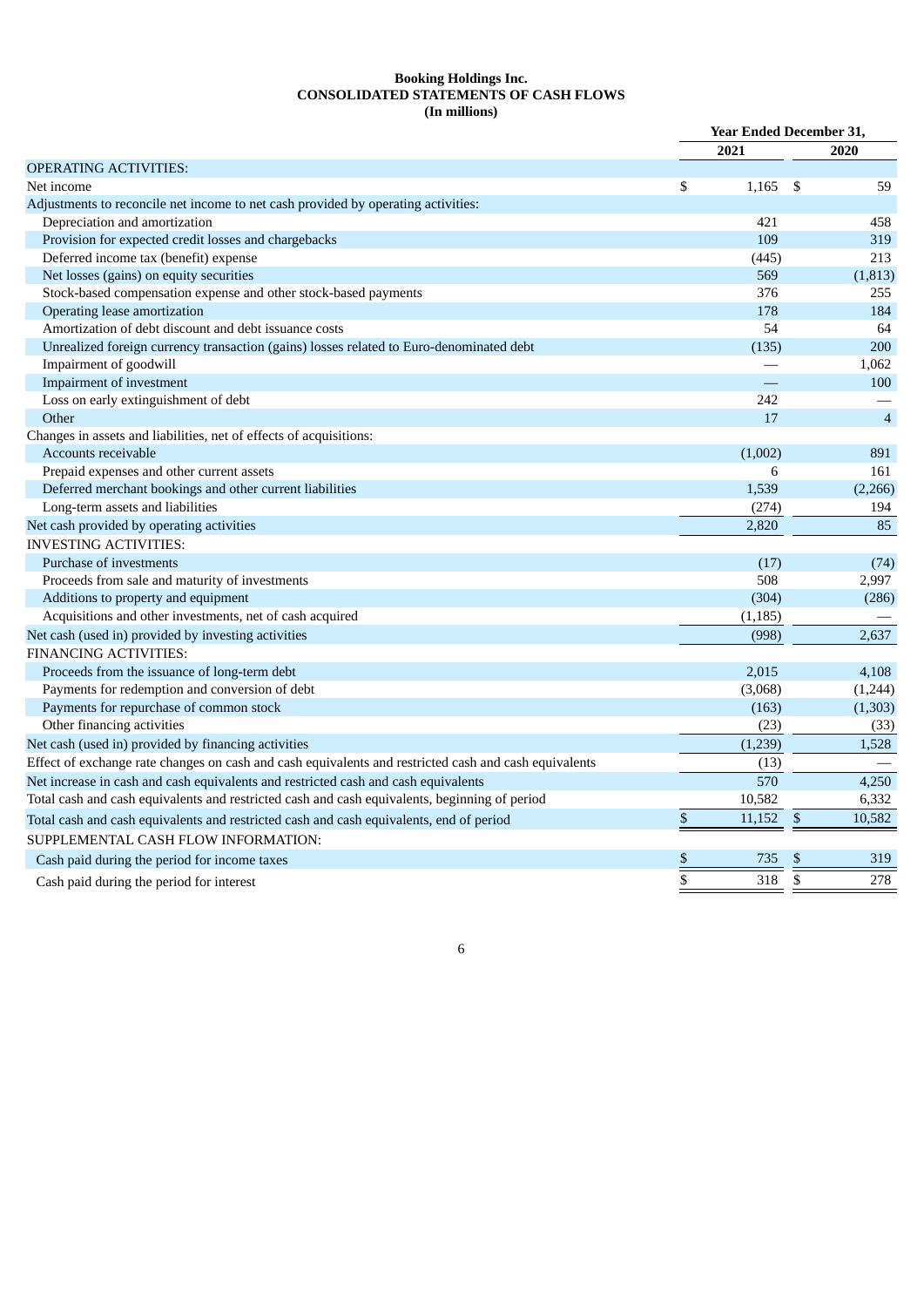#### **Booking Holdings Inc. UNAUDITED RECONCILIATION OF GAAP TO NON-GAAP FINANCIAL INFORMATION (In millions, except share and per share data) (1)**

|     | <b>RECONCILIATION OF NET INCOME (LOSS) TO ADJUSTED</b><br><b>EBITDA</b>                                                   | <b>Three Months Ended</b><br>December 31, |    |           | Year Ended<br>December 31, |        |     |            |  |  |  |
|-----|---------------------------------------------------------------------------------------------------------------------------|-------------------------------------------|----|-----------|----------------------------|--------|-----|------------|--|--|--|
|     |                                                                                                                           | 2021                                      |    | 2020      |                            | 2021   |     | 2020       |  |  |  |
|     | Net income (loss)                                                                                                         | 618                                       | \$ | (165)     | \$                         | 1,165  | \$  | 59         |  |  |  |
|     | (a) Depreciation and amortization                                                                                         | 98                                        |    | 114       |                            | 421    |     | 458        |  |  |  |
|     | (b) Impairment of goodwill                                                                                                |                                           |    |           |                            |        |     | 1,062      |  |  |  |
|     | (a) Interest and dividend income                                                                                          | (4)                                       |    | (5)       |                            | (16)   |     | (54)       |  |  |  |
| (a) | Interest expense                                                                                                          | 75                                        |    | 98        |                            | 334    |     | 356        |  |  |  |
|     | (c) Net (gains) losses on equity securities                                                                               | (18)                                      |    | (553)     |                            | 577    |     | (1,811)    |  |  |  |
| (d) | Impairment of investment                                                                                                  |                                           |    |           |                            |        |     | 100        |  |  |  |
| (e) | Foreign currency transaction (gains) losses on the remeasurement of<br>certain Euro-denominated debt and accrued interest | (27)                                      |    | 61        |                            | (135)  |     | <b>200</b> |  |  |  |
| (f) | Losses on early extinguishment of debt and related reverse treasury<br>lock agreements                                    |                                           |    |           |                            | 257    |     |            |  |  |  |
| (a) | Income tax expense                                                                                                        | 198                                       |    | 410       |                            | 300    |     | 508        |  |  |  |
|     | Adjusted EBITDA                                                                                                           | 940                                       | £. | (38)      | \$                         | 2,904  | \$. | 879        |  |  |  |
|     | Adjusted EBITDA as a % of Total Revenues                                                                                  | 31.5%                                     |    | $(3.1)\%$ |                            | 26.5 % |     | 12.9%      |  |  |  |

# **RECONCILIATION OF NET INCOME (LOSS) TO NON-GAAP NET INCOME (LOSS) AND NON-GAAP NET INCOME (LOSS) PER**

|              | INCOME (LOSS) AND NON-GAAP NET INCOME (LOSS) PER<br><b>DILUTED COMMON SHARE</b>                                           |     | <b>Three Months Ended</b><br>December 31, |    |            | <b>Year Ended</b><br>December 31, |            |     |         |  |  |
|--------------|---------------------------------------------------------------------------------------------------------------------------|-----|-------------------------------------------|----|------------|-----------------------------------|------------|-----|---------|--|--|
|              |                                                                                                                           |     | 2021                                      |    | 2020       |                                   | 2021       |     | 2020    |  |  |
|              | Net income (loss)                                                                                                         | \$. | 618                                       | \$ | $(165)$ \$ |                                   | $1,165$ \$ |     | 59      |  |  |
| (b)          | Impairment of goodwill                                                                                                    |     |                                           |    |            |                                   |            |     | 1,062   |  |  |
| (c)          | Net (gains) losses on equity securities                                                                                   |     | (18)                                      |    | (553)      |                                   | 577        |     | (1,811) |  |  |
| (d)          | Impairment of investment                                                                                                  |     |                                           |    |            |                                   |            |     | 100     |  |  |
| (e)          | Foreign currency transaction (gains) losses on the remeasurement of<br>certain Euro-denominated debt and accrued interest |     | (27)                                      |    | 61         |                                   | (135)      |     | 200     |  |  |
| (f)          | Losses on early extinguishment of debt and related reverse treasury lock<br>agreements                                    |     |                                           |    |            |                                   | 257        |     |         |  |  |
| (g)          | Amortization of intangible assets                                                                                         |     | 40                                        |    | 41         |                                   | 162        |     | 167     |  |  |
| (h)          | Debt discount amortization related to convertible debt                                                                    |     | 6                                         |    | 11         |                                   | 39         |     | 49      |  |  |
| (i)          | Income taxes on convertible notes held for investment                                                                     |     | 31                                        |    |            |                                   | 31         |     | 15      |  |  |
| (i)          | <b>Impact of Tax Act</b>                                                                                                  |     |                                           |    |            |                                   |            |     | (8)     |  |  |
| (k)          | Net unrecognized tax benefits related to French and Italian tax matters                                                   |     |                                           |    |            |                                   | 16         |     | 64      |  |  |
| $\mathbf{I}$ | Tax impact of Non-GAAP adjustments                                                                                        |     | 5                                         |    | 582        |                                   | (219)      |     | 297     |  |  |
|              | Non-GAAP Net income (loss)                                                                                                |     | 654                                       | S. | (23)       |                                   | 1,893      |     | 194     |  |  |
|              | Weighted-average number of diluted common shares outstanding (in<br>000's)                                                |     | 41,371                                    |    | 40,944     |                                   | 41,362     |     | 41,160  |  |  |
|              | Non-GAAP Net income (loss) per diluted common share                                                                       |     | 15.83                                     | £. | (0.57)     | -\$                               | 45.77      | \$. | 4.71    |  |  |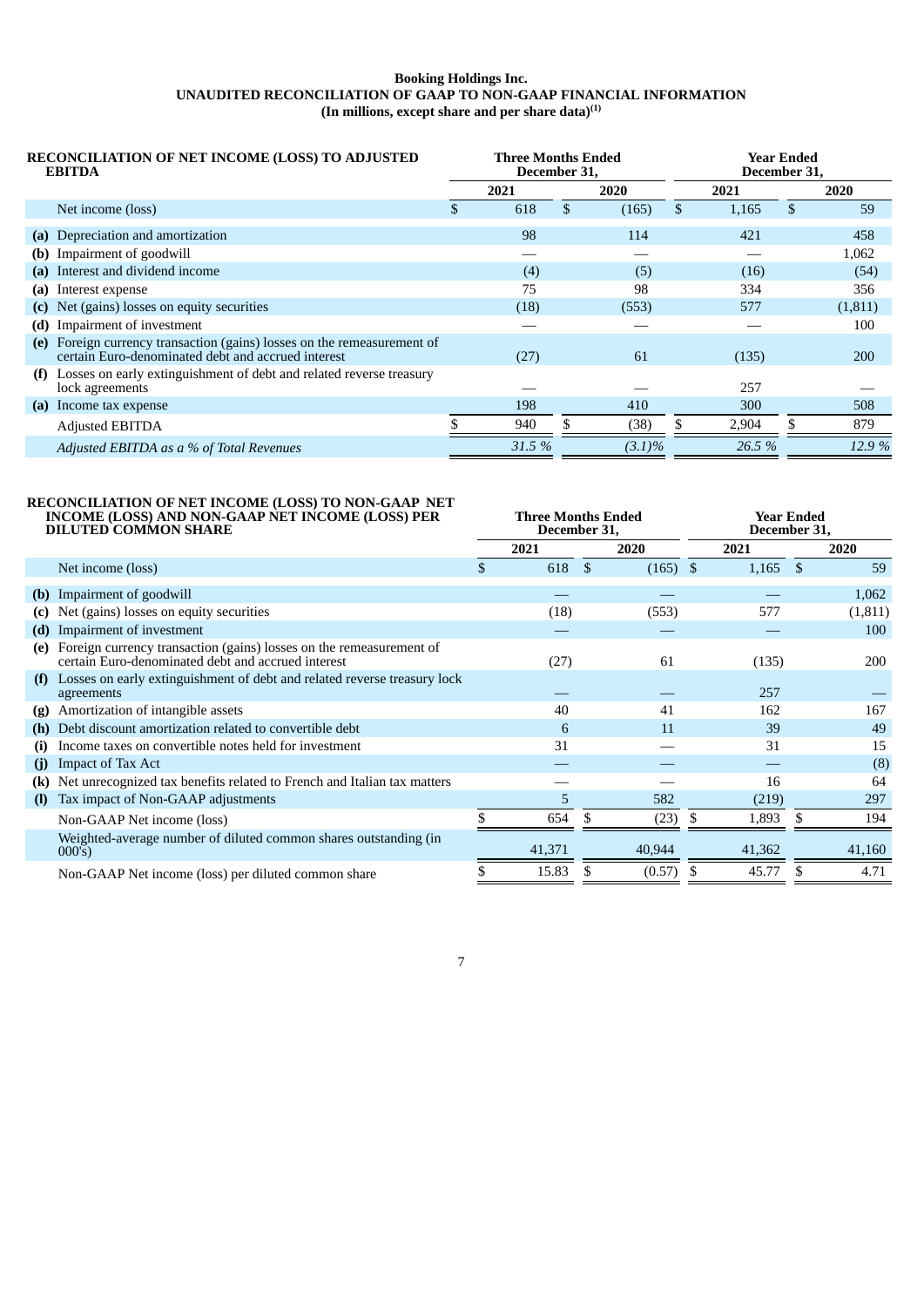#### **RECONCILIATION OF NET CASH PROVIDED BY OPERATING ACTIVITIES TO FREE CASH FLOW Year Ended December 31, 2021 2020** Net cash provided by operating activities **by a structure of the structure of the structure of the structure of the structure of the structure of the structure of the structure of the structure of the structure of the stru (m)** Additions to property and equipment (304) (286)

| Free cash<br>tlow                                          | - 12 | AA  | (201  |
|------------------------------------------------------------|------|-----|-------|
| $\cdot$ flow as a % .<br>Free cash<br>of Total<br>Revenues |      | ιn. | $9\%$ |

#### *Amounts may not total due to rounding. (1)*

#### **Notes:**

- **(a)** Amounts are excluded from Net income (loss) to calculate Adjusted EBITDA.
- **(b)** Impairment of goodwill related to the OpenTable and KAYAK reporting unit is recorded in Operating expenses and excluded from Net income (loss) to calculate Non-GAAP Net income (loss) and Adjusted EBITDA.
- **(c)** Net losses (gains) on equity securities with readily determinable fair values and significant gains on equity securities without readily determinable fair values are recorded in Other income (expense), net and excluded from Net income (loss) to calculate Non-GAAP Net income (loss) and Adjusted EBITDA.
- **(d)** Impairment of investment in DiDi Global Inc. equity securities is recorded in Other income (expense), net and excluded from Net income (loss) to calculate Non-GAAP Net income (loss) and Adjusted EBITDA.
- **(e)** Foreign currency transaction (gains) losses on the remeasurement of Euro-denominated debt and accrued interest that are not designated as hedging instruments for accounting purposes is recorded in Other income (expense), net and excluded from Net income (loss) to calculate Non-GAAP Net income (loss) and Adjusted EBITDA.
- **(f)** Loss of \$242 million on early extinguishment of debt and losses of \$15 million on related reverse treasury lock agreements which were designated as cash flow hedges are recorded in Other income (expense), net and excluded from Net income (loss) to calculate Non-GAAP Net income (loss) and Adjusted EBITDA.
- **(g)** Amortization of intangible assets is recorded in Depreciation and amortization and excluded from Net income (loss) to calculate Non-GAAP Net income (loss).
- **(h)** Noncash interest expense related to the amortization of debt discount on convertible debt is recorded in Interest expense and excluded from Net income (loss) to calculate Non-GAAP Net income (loss).
- **(i)** Excludes income taxes related to the maturity or redemption of convertible notes held for investment that were reclassified from Accumulated other comprehensive loss to Income tax expense.
- **(j)** Benefit for U.S. federal tax credits resulting from the Tax Act and an adjustment to the one-time deemed repatriation liability resulting from the Tax Act is recorded in Income tax expense and excluded from Net income (loss) to calculate Non-GAAP Net income (loss).
- **(k)** Net unrecognized tax benefits related to French and Italian tax matters is recorded in Income tax expense and excluded from Net income (loss) to calculate Non-GAAP Net income (loss).
- **(l)** Reflects the tax impact of Non-GAAP adjustments above and changes in tax estimates which are excluded from Net income (loss) to calculate Non-GAAP Net income (loss).
- **(m)** Cash used for additions to property and equipment is included in the calculation of Free cash flow.
	- For a more detailed discussion of the adjustments described above, please see the section in this press release under the *heading "Non-GAAP Financial Measures" which provides definitions and information about the use of non-GAAP financial measures.*